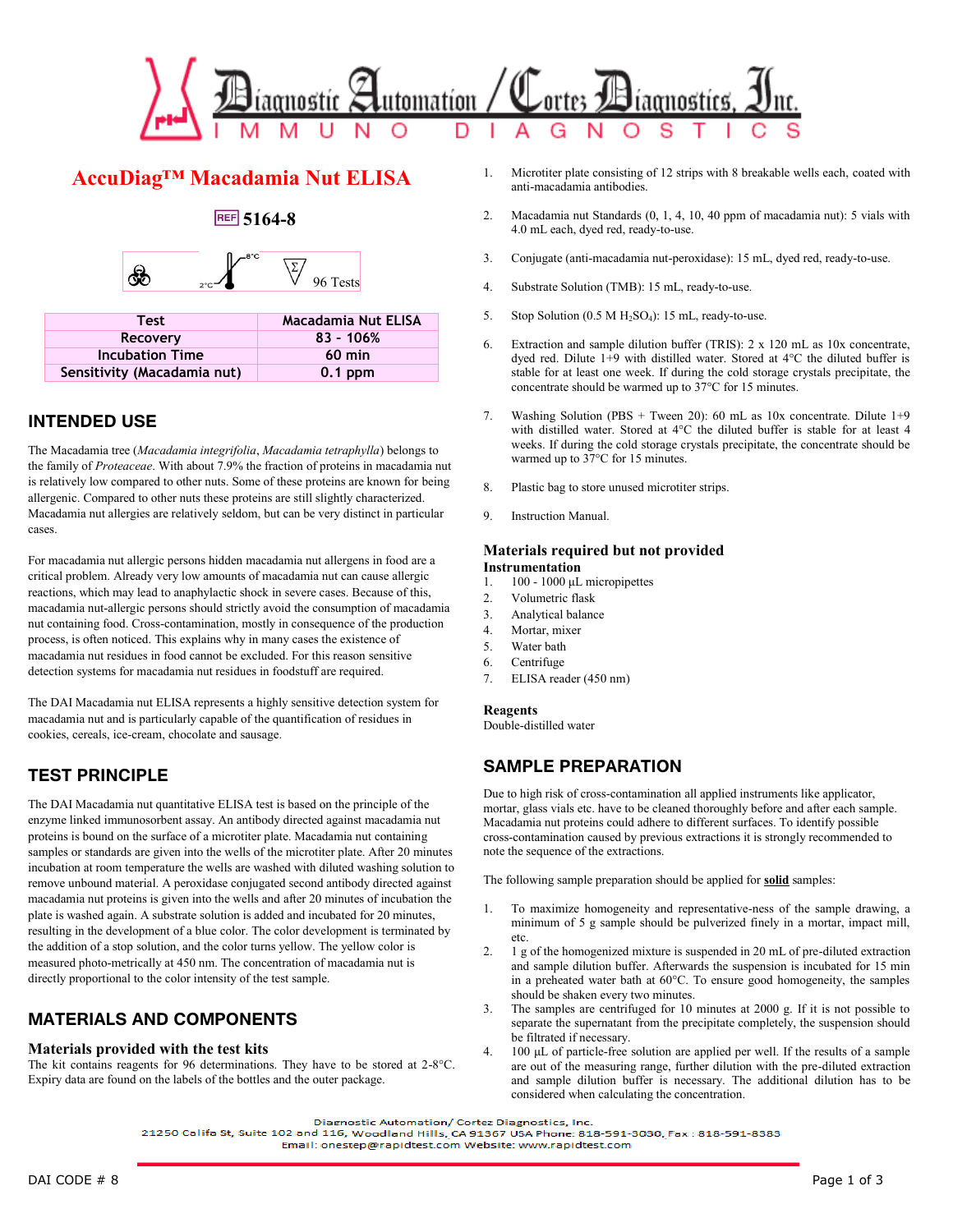

The following sample preparation should be applied for **liquid** samples:

1 mL of liquid sample is diluted in 19 mL of pre-diluted extraction and sample dilution buffer. Afterwards the suspension is incubated for 15 min in a preheated water bath at 60°C. To ensure good homogeneity, the samples should be shaken every two minutes. The process is continued at point 3 of solid sample extraction process.

## **PRECAUTION**

Full compliance of the following good laboratory practices (GLP) will determine the reliability of the results:

- 1. Prior to beginning the assay procedure, bring all reagents to room temperature  $(20-25°C)$
- 2. All reagents should be mixed by gentle inversion or swirling prior to use. Do not induce foaming.
- 3. Once the assay has been started, all subsequent steps should be completed without interruption and within the recommended time limits.
- 4. Replace caps in all the reagents immediately after use. Do not interchange vial stoppers.
- 5. Use a separate disposable tip for each specimen to prevent cross-contamination.
- All specimens and standards should be run at the same time, so that all
- conditions of testing are the same.
- 7. Do not mix components from different batches.
- 8. Do not use reagents after expiration date.
- 9. Check both precision and accuracy of the laboratory equipment used during the procedure (micropipettes, ELISA reader etc.).

## **HEALTH & SAFETY INSTRUCTIONS**

- 1. Do not smoke or eat or drink or pipet by mouth in the laboratory.
- 2. Wear disposable gloves whenever handling patient specimens.<br>3. Avoid contact of substrate and stop solution with skin and i
- Avoid contact of substrate and stop solution with skin and mucosa (possible irritation, burn or toxicity hazard). In case of contact, rinse the affected zone with plenty of water.
- 4. Handling and disposal of chemical products must be done according to good laboratory practices (GLP).

## **ASSAY PROCEDURE**

The washing solution is supplied as 10x concentrate and has to be **diluted** 1+9 with double distilled water before use.

In any case the **ready-to-use** standards should be determined twofold. When samples in great quantities are determined, the standards should be pipetted once before the samples and once after the samples. For final interpretation the arithmetic mean is used for calculation.

In consideration of GLP and quality control requirements a duplicate measurement of samples is recommended.

The procedure is according to the following scheme:

- 1. Prepare samples as described above.
- 2. Pipet 100 μL ready-to-use standards or prepared samples in duplicate into the appropriate wells of the microtiter plate.
- 3. Incubate for 20 minutes at room temperature.
- 4. Wash the plate three times as follows: Discard the contents of the wells (dump or aspirate). Pipet 300 μL of diluted washing solution into each well. After the

third repetition empty the wells again and remove residual liquid by striking the plate against a paper towel. The wash procedure is critical. Insufficient washing will result in poor precision and falsely elevated absorbencies.

- 5. Pipet 100 μL of conjugate (anti-macadamia nut-peroxidase) into each well.
- 6. Incubate for 20 minutes at room temperature.
- 7. Wash the plate as outlined in 4.
- 8. Pipet 100 μL of substrate solution into each well.
- 9. Allow the reaction to develop in the dark (e.g. cupboard or drawer; the chromogen is light-sensitive) for 20 minutes at room temperature.
- 10. Stop enzyme reaction by adding 100  $\mu$ L of stop solution (0.5 M H<sub>2</sub>SO<sub>4</sub>) into each well. The blue color will turn yellow upon addition.
- 11. After thorough mixing, measure absorbance at 450 nm (reference wavelength 620 nm), using an ELISA reader. The color is stable for 30 minutes.

## **RESULTS**

The ready-to-use standards are prepared for a direct determination of sample concentrations. The dilution of samples in the extraction process as described in the above stated sample preparation procedure is already considered. Additional dilution due to high sample concentration has to be accounted for.

- 1. Calculate the average optical density (OD 450 nm) for each set of reference standards or samples.
- 2. Construct a standard curve by plotting the mean optical density obtained for each reference standard against its concentration in ppm on semi-log graph paper with the optical density on the vertical (y) axis and the concentration on the horizontal (x) axis. Alternatively the evaluation can be carried out by software. In this case the 4-parameter method should be preferred.
- 3. Using the mean optical density value for each sample, determine the corresponding concentration of macadamia nut in ppm from the standard curve. Depending on experience and/or the availability of computer capability, other methods of data reduction may be employed.

### **Typical Standard Values**

The following table contains an example for a typical standard curve. The OD% is calculated as percent of the absorption of the 40 ppm standard. These values are only an example and should not be used instead of the standard curve which has to be measured in each new test.

| Macadamia nut (ppm) | $OD\%$ of 40 ppm |
|---------------------|------------------|
| 40                  | 100              |
| 10                  | 52               |
|                     | 29               |
|                     | 10               |
|                     |                  |

## **PERFORMANCE CHARACTERISTICS**

### **Sensitivity**

The limit of detection (LOD) of the **DAI Macadamia Nut ELISA** test is 0.1 ppm for the standard curve.

Validation experiments with common matrices resulted in the following LODs (ppm).

Diagnostic Automation/ Cortez Diagnostics, Inc.

21250 Califa St, Suite 102 and 116, Woodland Hills, CA 91367 USA Phone: 818-591-3030, Fax: 818-591-8383 Email: onestep@rapidtest.com Website: www.rapidtest.com